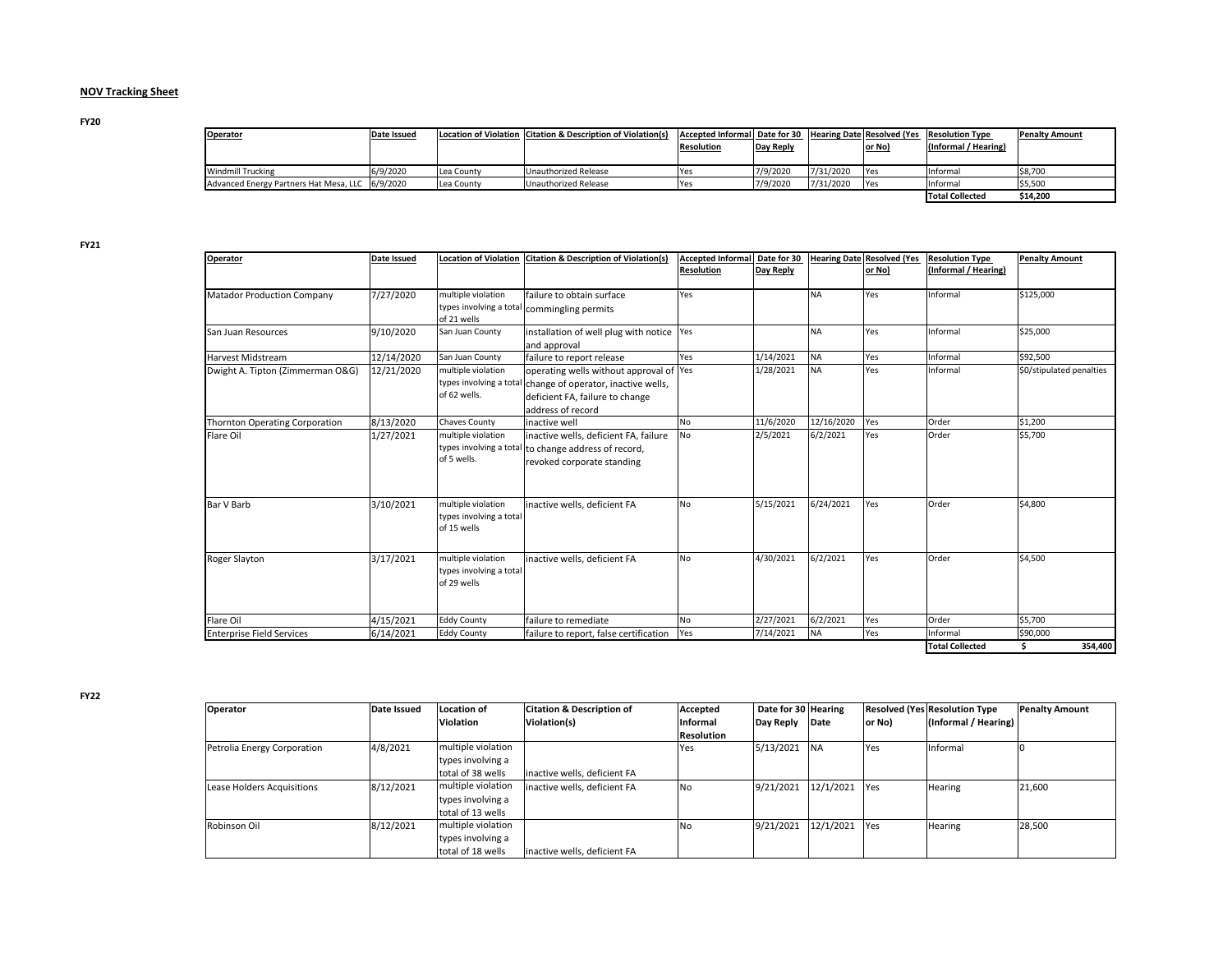| <b>Primal Energy Corporation</b> | 8/12/2021 | multiple violation                |                                                         | INo.       |                | $9/21/2021$ $12/1/2021$ Yes |            | <b>Hearing</b>         | 18,000    |           |
|----------------------------------|-----------|-----------------------------------|---------------------------------------------------------|------------|----------------|-----------------------------|------------|------------------------|-----------|-----------|
|                                  |           | types involving a                 |                                                         |            |                |                             |            |                        |           |           |
|                                  |           | total of 10 wells                 | inactive wells, deficient FA                            |            |                |                             |            |                        |           |           |
| Hilcorp Energy Company           | 9/1/2021  |                                   | multiple violations   failure to remediate, comply with | <b>Yes</b> | $10/4/2021$ NA |                             | <b>Yes</b> | <b>Informal</b>        | \$932,500 |           |
|                                  |           | $ $ involving a total of $ COAs $ |                                                         |            |                |                             |            |                        |           |           |
|                                  |           | 6 remediation sites               |                                                         |            |                |                             |            |                        |           |           |
|                                  |           |                                   |                                                         |            |                |                             |            | <b>Total Collected</b> |           | 1,000,600 |
|                                  |           |                                   |                                                         |            |                |                             |            |                        |           |           |

| <b>Total Collected FY20-</b> |           |
|------------------------------|-----------|
| FY <sub>22</sub>             | 1,369,200 |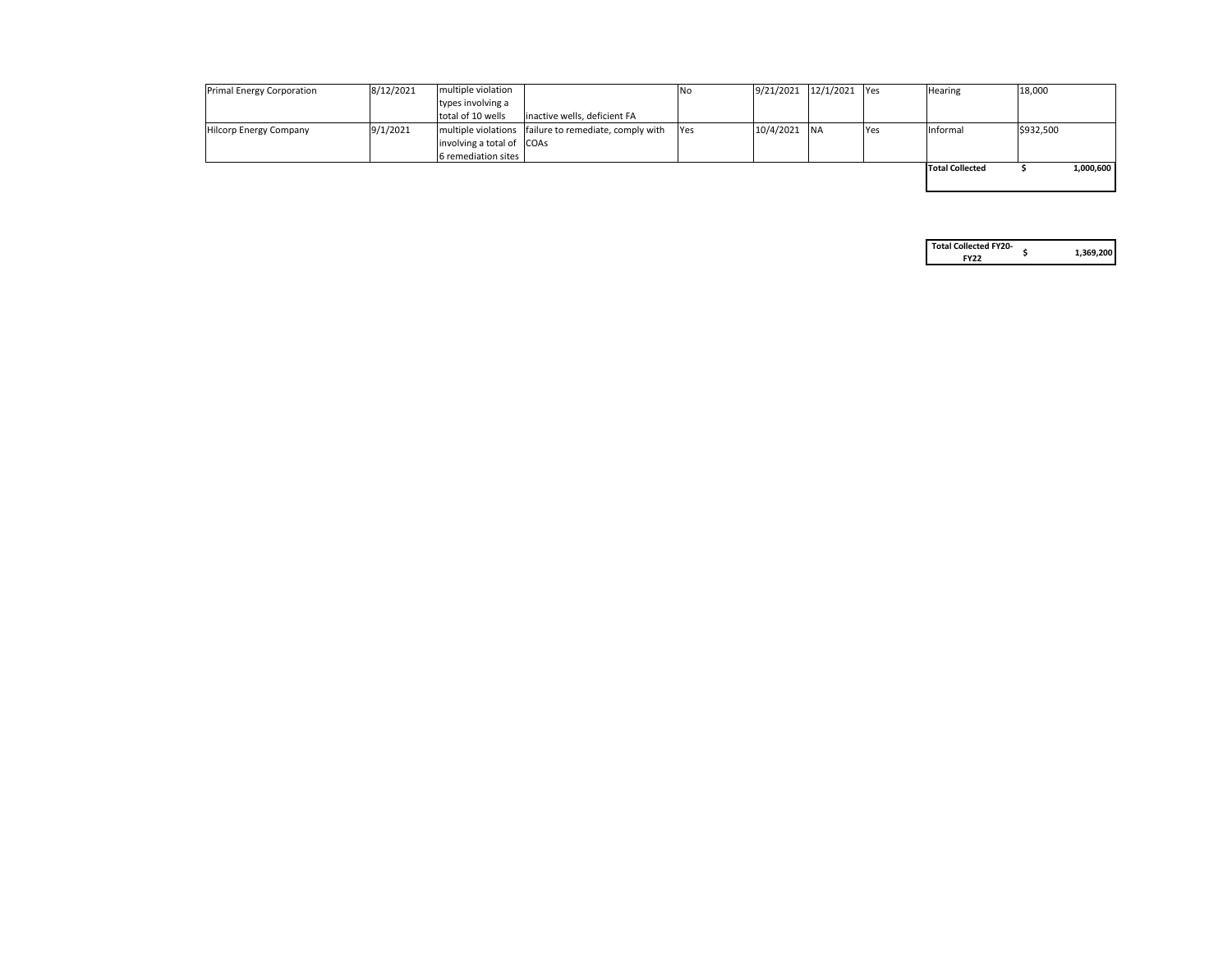## **Proposed NOV Tracking Sheet**

**FY21**

| Operator                      | Date Issued | <b>Location of Violation</b>                                   | <b>Citation &amp; Description of Violation(s)</b>                                                       | <b>Accepted Informal</b><br><b>Resolution</b> | Date for 30<br>Day Reply |           | <b>Hearing Date Resolved (Yes</b><br>or No) | <b>Resolution Type</b><br>(Informal / Hearing)                         | <b>Proposed Penalty</b><br><b>Amount</b> |
|-------------------------------|-------------|----------------------------------------------------------------|---------------------------------------------------------------------------------------------------------|-----------------------------------------------|--------------------------|-----------|---------------------------------------------|------------------------------------------------------------------------|------------------------------------------|
|                               |             |                                                                |                                                                                                         |                                               |                          |           |                                             |                                                                        |                                          |
| Smith & Marrs                 | 3/29/2021   | multiple violation<br>types involving a total<br>of 11 wells   | inactive wells, deficient FA                                                                            | No                                            | 4/25/2021                | 10/6/2021 | No                                          | Pending Hearing Order 54,500                                           |                                          |
| Lanexco Incorporated          | 4/30/2021   | multiple violation<br>types involving a total<br>of 50 wells   | inactive wells, deficient FA                                                                            | Yes                                           | 6/3/2021                 | 10/6/2021 | <b>No</b>                                   | Pending Informal<br>Resolution                                         | \$31,500                                 |
| <b>Cross Border Resources</b> | 8/12/2021   | multiple violation<br>types involving a total<br>of 30 wells   | inactive wells, deficient FA                                                                            | <b>No</b>                                     | 9/12/2021                | 10/6/2021 | No                                          | <b>Pending Hearing</b><br>Order/Possible<br><b>Informal Resolution</b> | \$13,550                                 |
| <b>LLJ Ventures</b>           | 7/20/2021   | multiple violation<br>types involving a total<br>of 116 wells  | inactive wells, deficient FA                                                                            | No                                            | 9/9/2021                 | 10/6/2021 | No                                          | Pending Hearing Order \$77,300                                         |                                          |
| M&M Production and Operation  | 8/13/2020   | multiple violation<br>types involving a total<br>of 27 wells   | inactive wells                                                                                          | Yes                                           | 9/28/2020                | Stayed    | No                                          | Pending Informal                                                       | \$6,250                                  |
| <b>Wespac Energy</b>          | 12/14/2020  | multiple violation<br>types involving a total<br>of 9 wells    | inactive wells, deficient FA                                                                            | Yes                                           | 1/14/2021                | <b>NA</b> | No                                          | Pending Informal                                                       | \$6,900                                  |
| Kevin O Butler & Assoc.       | 1/19/2021   | multiple violation<br>types involving a total<br>of 16 wells.  | inactive wells, deficient FA, failure to Yes<br>change address of record, revoked<br>corporate standing |                                               | 12/6/2020                | <b>NA</b> | No                                          | Pending Informal                                                       | \$3,000                                  |
| <b>CFM Oil</b>                | 3/29/2021   | multiple violation<br>types involving a total<br>of 146 wells. | inactive wells, deficient FA                                                                            | Yes                                           | 4/25/2021                | <b>NA</b> | No                                          | Pending Informal                                                       | \$83,600                                 |
| EOG                           | 4/15/2021   | <b>Eddy County</b>                                             | failure to report release &<br>remediate                                                                | Yes                                           | 5/15/2021                | <b>NA</b> | No                                          | Pending Informal                                                       | \$0                                      |
| <b>IESS</b>                   | 4/15/2021   | <b>Eddy County</b>                                             | illegal disposal                                                                                        | Yes                                           | 5/15/2021                | <b>NA</b> | No                                          | Pending Informal                                                       | l\$0                                     |
|                               |             |                                                                |                                                                                                         |                                               |                          |           |                                             | <b>Total Proposed</b>                                                  | 226,600<br>\$                            |

**FY22**

| <b>Operator</b>                    | Date Issued |                         | Location of Violation   Citation & Description of Violation(s) | Accepted Informal   Date for 30 |                  |          | Hearing Date Resolved (Yes | <b>Resolution Type</b> | <b>Proposed Penalty</b> |
|------------------------------------|-------------|-------------------------|----------------------------------------------------------------|---------------------------------|------------------|----------|----------------------------|------------------------|-------------------------|
|                                    |             |                         |                                                                | <b>Resolution</b>               | <b>Day Reply</b> |          | or No)                     | (Informal / Hearing)   | <b>Amount</b>           |
| <b>CCC Oil &amp; Gas</b>           | 8/12/2021   | multiple violation      | inactive wells, deficient FA                                   | <b>Yes</b>                      | 9/24/2021        | NA       | INo                        | Pending Informal       | \$5,100                 |
|                                    |             | types involving a total |                                                                |                                 |                  |          |                            |                        |                         |
|                                    |             | of 14 wells             |                                                                |                                 |                  |          |                            |                        |                         |
| Novo Oil and Gas Northern Delaware | 2/14/2022   | multiple violations     | late production reporting                                      |                                 | 3/16/2022        | 5/5/2022 | No                         |                        | \$142,800               |
|                                    |             | involving all wells     |                                                                |                                 |                  |          |                            |                        |                         |